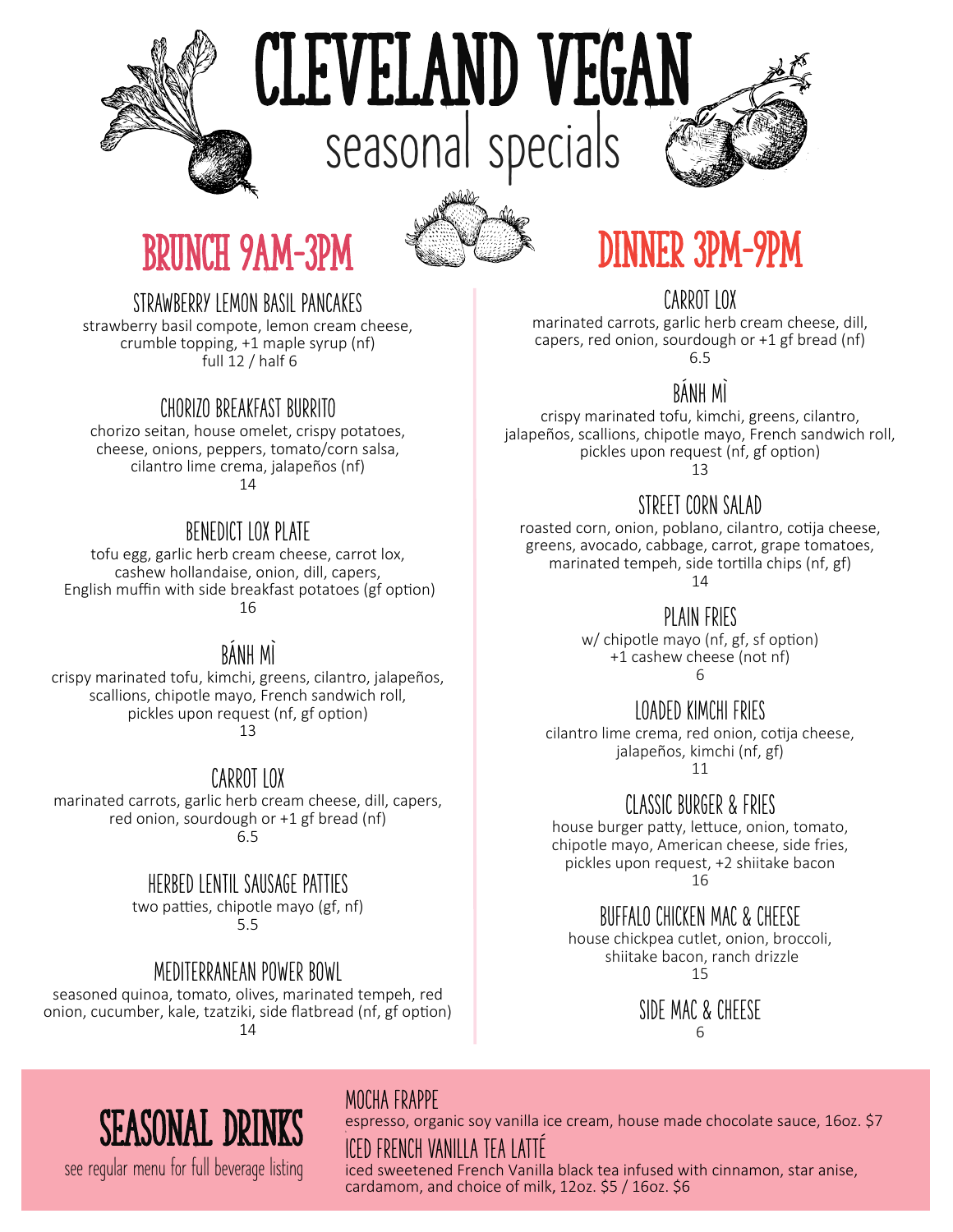

### **starters**

#### BUFFALO CAULIFLOWER DIPw/ flatbread (sf/nf/gf- fresh veggies) 8

TOFU WINGS ranch, celery, choice of BBQ or buffalo, (nf/gf)11

#### AVOCADO BLT TOAST

greens, tomato, avocado, shiitake bacon, sourdough or  $+1$  gf bread (nf) 6.5

#### SOUTHWEST TOFU SCRAMBLE

w/onion, kale, cabbage  $(nf/gf)$ 6

#### LOADED NACHOS

 cashew cheese, black beans, southwest tofu crumble, sriracha lime slaw, avocado, tomato/corn salsa, sour cream, lettuce, tortilla chips (gf) 10

BROCCOLI CHEESE SOUP (gf) 6

## **bowls/salads**

#### THAI RICE NOODLE BOWL

 greens, carrot, cucumber, sweet & salty mushrooms, crispy tofu, thai peanut dressing (gf) 13

#### CHICKEN BACON RANCH SALAD

 greens, carrot, cucumber, cabbage, chicken fried tofu, shiitake bacon, cheddar cheese, ranch (nf/gf) 13.5

#### CAESAR SALAD

croutons, apple, cabbage, pepitas, cashew Caesar dressing(gf option) 6

#### CV SLAMMER

house omelet, lentil patty, crispy potatoes, onion, kale, pepper gravy, sourdough or gf bread +1 (gf option) 13



### *~organic scratch kitchen cuisine~*



### **sandwiches**

BREAKFAST SANDWICH

 house omelet, tempeh bacon, kale, tomato, avocado, sprouts, chipotle mayo, homemade English muffin or gf bread  $+1.5$  (nf) 13.5

#### CLASSIC GYRO

 house seitan, greens, tzatziki sauce, tomato, onion, flatbread, pickles upon request (nf) 13.5

FRIED CHICKEN SANDWICH house cutlet, creamy slaw, greens, chipotle mayo, pickles upon request (nf) 14

GRILLED CHEESE provolone, sourdough bread  $(nf/sf)$  tempeh  $+2$ 6

 $\mathbf Q$ BACON, EGG & CHEESE SANDWICH tempeh bacon, house omelet, provolone, chipotle mayo, English muffin or gf bread  $+1.5$  (nf)

### **CV classics**

#### CRISPY TOFU TACOSavocado, sriracha lime slaw,

tomato/corn salsa, roasted pepitas (nf/gf option) 8

#### BREAKFAST QUESADILLA

house omelet, onion, peppers, tempeh bacon, crispy potatoes, cheddar cheese, tomato/corn salsa, sour cream, greens (nf/gf option) 14

BISCUITS & GRAVY homemade biscuits, lentil sausage crumble, pepper gravy 12.5

#### PANCAKES

plain buttermilk, chocolate chip, or banana w/ maple syrup and butter (nf) 6/pancake



### **sides**

CRISPY BREAKFAST POTATOES 9am-3pm w/ house ranch (gf/nf/sf option) +1 cashew cheese (not nf)6

FRUIT BOWL  $\frac{gf}{nf/sf}$  5

SRIRACHA LIME SLAW (gf/nf) 4

CRISPY TOFU (nf) 3

SAUTEED VEGGIES (gf/nf/sf) 3

RAW VEGGIES (gf/nf/sf) 3

BISCUIT, TOAST, ENGLISH MUFFIN w/ butter (nf) 3

TEMPEH BACON (nf/gf) 2.5

SHIITAKE BACON (nf/gf) 2oz./3.5

 $gf = gluten free$  sf = soy free nf = nut free Please speak with your server regarding dietary restrictions or questions about the menu. Our kitchen & bakery are not free of gluten, nuts, or soy. We cannot guarantee there is no cross contamination in items, but will take extra care in the preparation of all menu items.